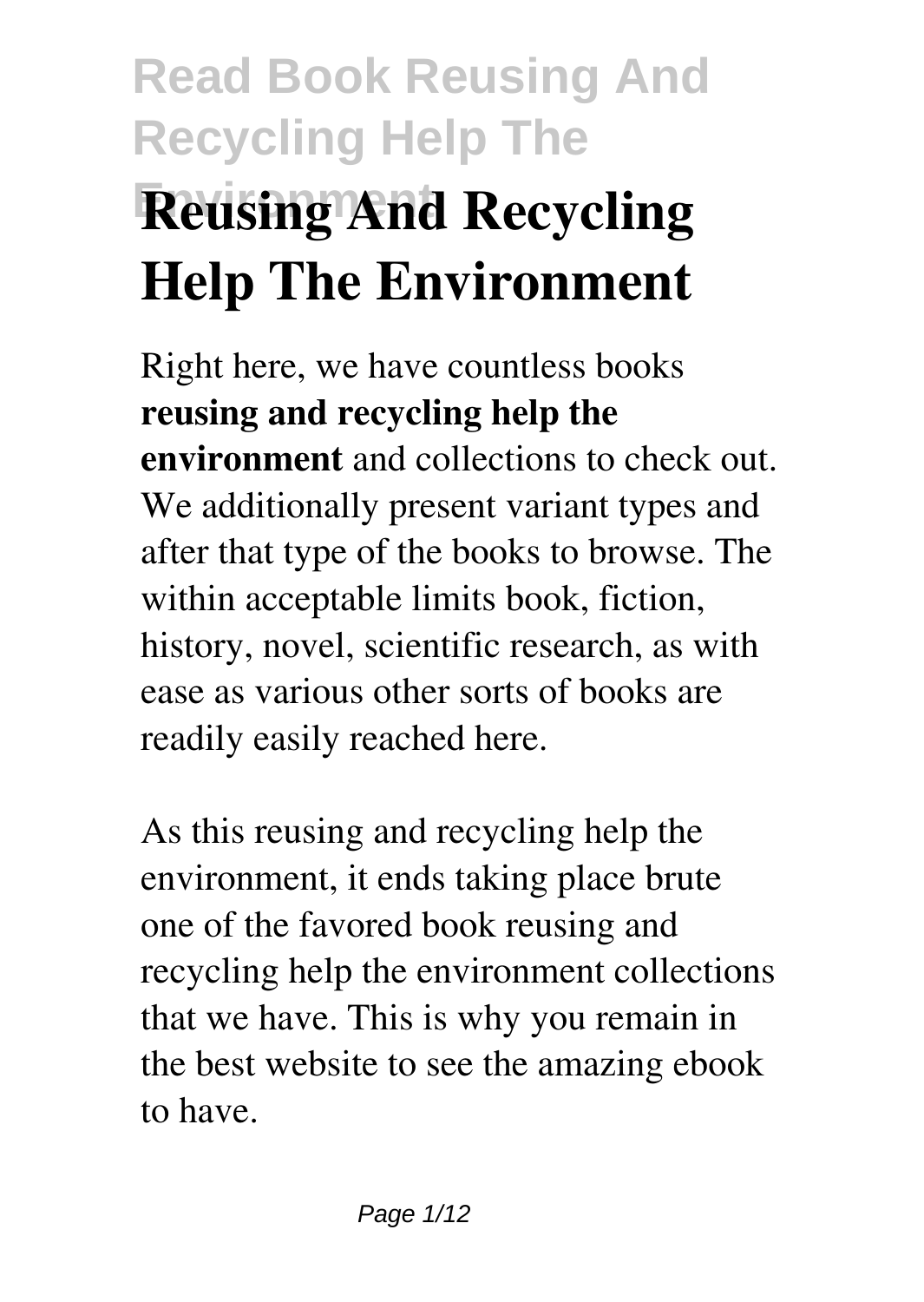*Help The Environment: Reusing and Recycling by Charlotte Guillain* Reduce, Reuse and Recycle, to enjoy a better life | Educational Video for Kids.

Michael Recycle By Ellie Bethel \u0026 Illustrated by Alexandra Colombo*Read Aloud Books: Why Should I Recycle?*  $\frac{12}{12}$ Awesome ways to reuse or recycle old books into new forms | Learning Process Recycling Facts for Kids - Why is Recycling Important? Recycling for Kids *EARTH DAY READ ALOUD WHY SHOULD I RECYCLE* I CAN SAVE THE EARTH by Alison Inches and Viviana Garofoli - Children's Book - Read aloud 10 Creative Ways to Reuse Old Books | Best out of waste craft | Old Books reuse ideas. Katie and the Plastic Bag: A Story on Reusing and Recycling Recycling for Kids | Recycling Plastic, Glass and Paper | Recycle Symbol | Kids Academy*Teacher Catherine reads \"Help* Page 2/12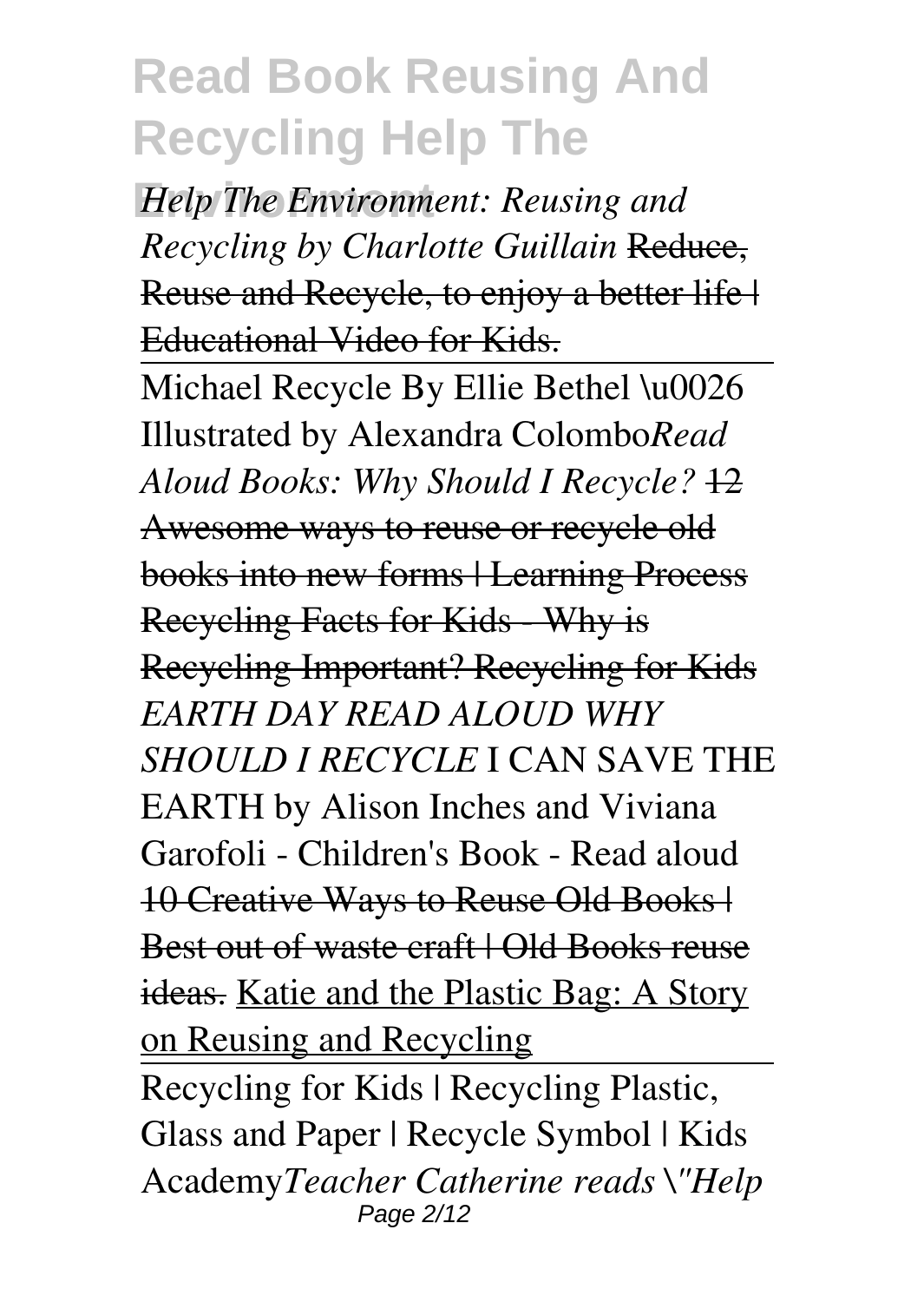**Environment** *the Environment Reusing and Recycling\"*

Best reuse idea of waste books pages | Best diy craft idea | Best out of waste idea *Fun Things to Do with Old Books!*

Reduce, Reuse \u0026 Recycle for kids **DIY Recycled Book Page Pouches (SO EASY AND QUICK!) | Tutorial** 10 WONDERFUL RECYCLE DIY CRAFTS THAT WILL BRIGHTEN YOUR ROOM What really happens to the plastic you throw away - Emma Bryce Science Video for Kids: How to Care for the

Environment

Reduce, Reuse, Recycle!

What is recycling - Recycling facts for kids - learning for kids - Simply e-learn kidsThe Three Rs Reuse, Reduce, Recycle Read Along *How I Reduce, Reuse, and Recycle by Robin Nelson, A Read Aloud by Mrs. Crook* Story time 'Help the Environment Reusing and Recycling' How Recycling Works! Don't throw that away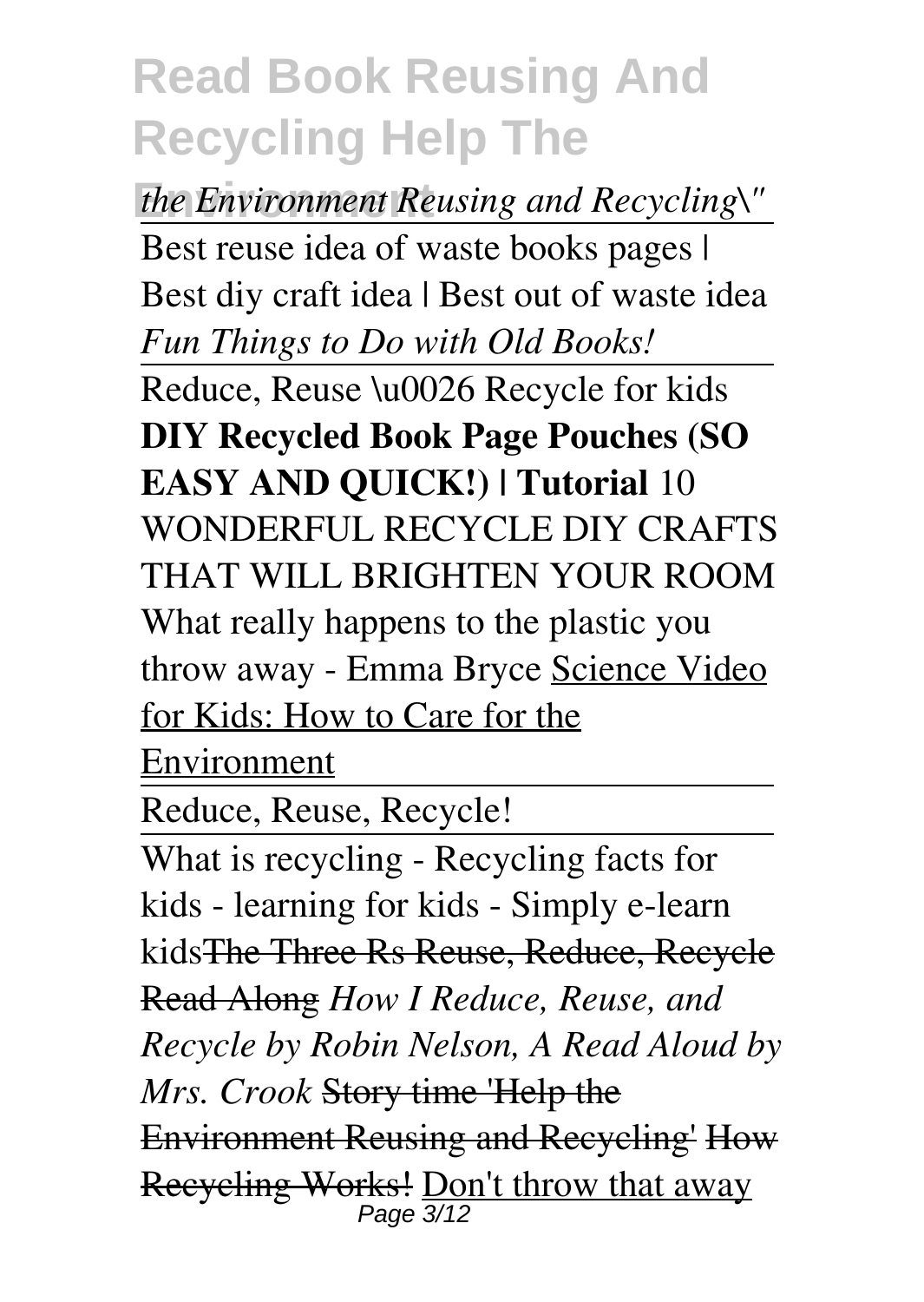**Environmental Books Read Aloud** Science 4 Reduce, Recycle and Reuse What is the Difference Between Reuse and Recycle | Environmental Science | Physics \"Stuff! Reduce, Reuse, Recycle\" **Reusing And Recycling Help The** Recycling and reusing used items instead of throwing them in the trash helps us minimize our pollution. This is an additional benefit of #2. Burning garbage harms the ozone layer and produces harmful gases. In turn, this often leads to respiratory diseases, including asthma and cough.

#### **How Does Recycling Help the Environment? 10 Facts You ...**

Buy Reusing and Recycling (Help the Environment) by Charlotte Guillain (ISBN: 9780431192253) from Amazon's Book Store. Everyday low prices and free delivery on eligible orders. Page 4/12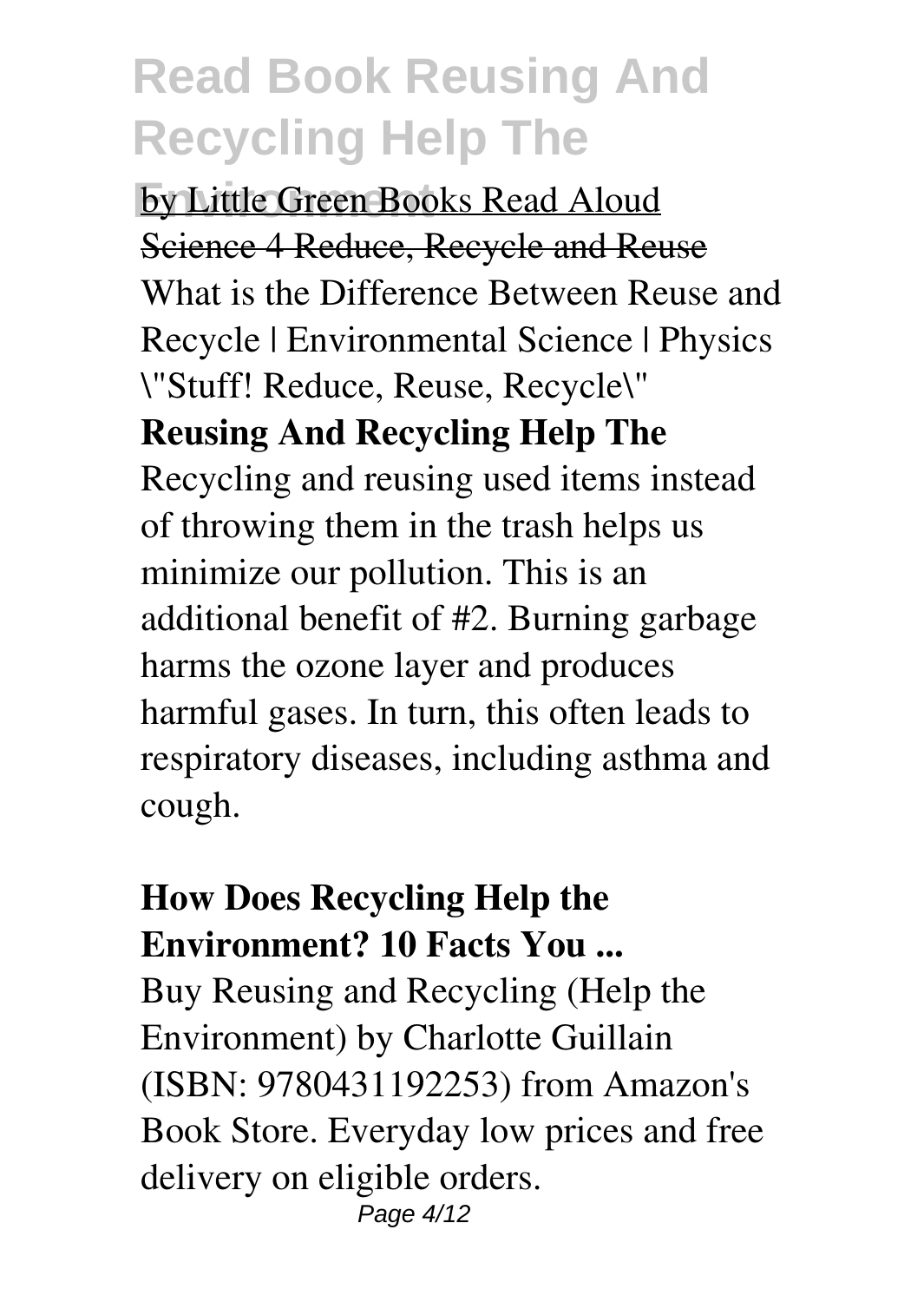# **Read Book Reusing And Recycling Help The Environment**

**Reusing and Recycling (Help the Environment): Amazon.co.uk ...** Reusing and Recycling (Help the Environment): Amazon.co.uk: Charlotte Guillain: Books. Skip to main content.co.uk. Hello, Sign in Account & Lists Account Sign in Account & Lists Returns & Orders Try Prime Basket. Books. Go Search Hello Select your address ...

### **Reusing and Recycling (Help the Environment): Amazon.co.uk ...**

Upcycling furniture, recycling old fabrics into throws and tablecloths, shopping at second hand stores, reusing containers, using food scraps as compost – these are all great ways to recycle and save money.

### **10 benefits of recycling | What are the benefits of ...**

Page 5/12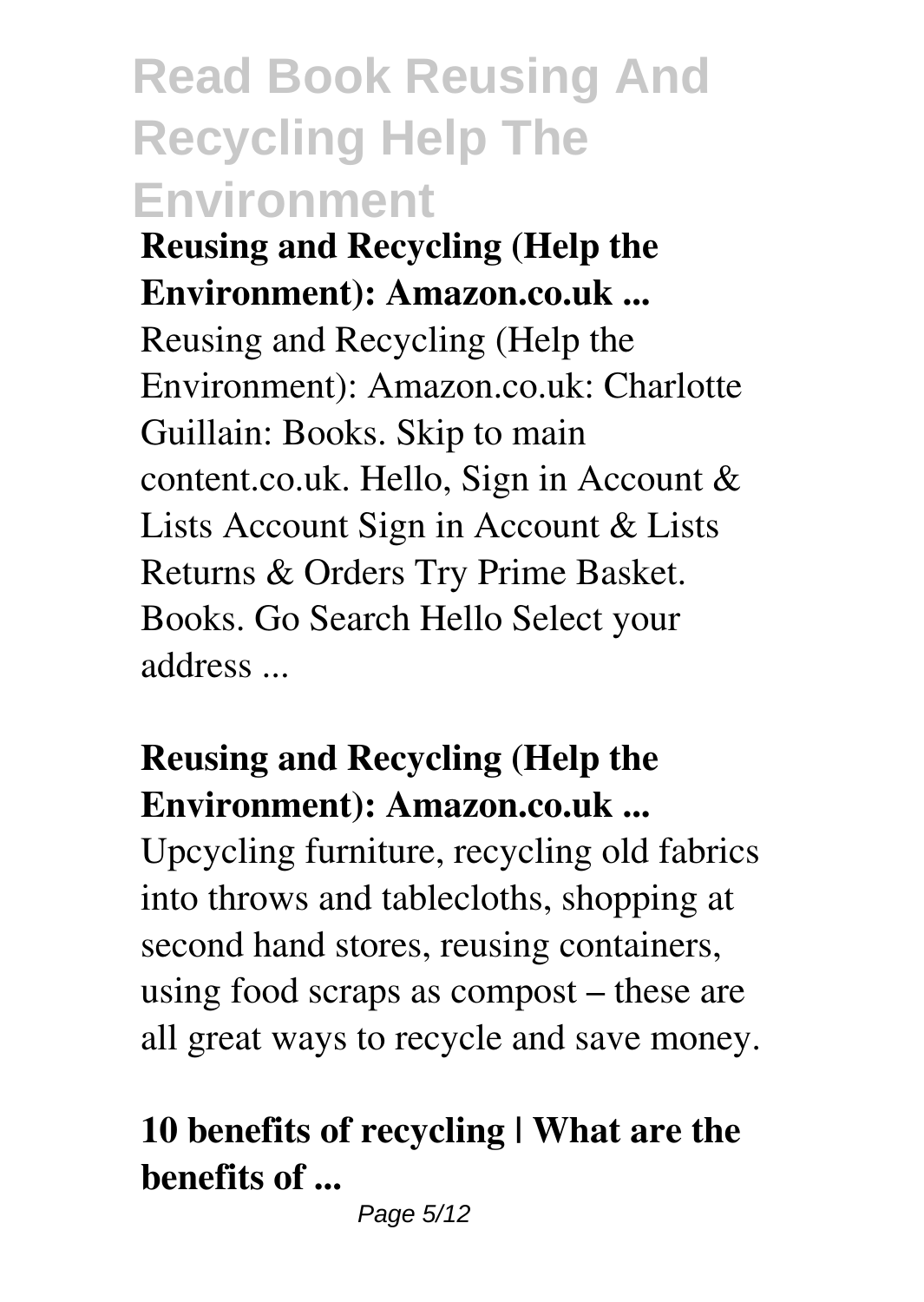**Recycling helps minimize pollution. One** way we can minimize pollution is through recycling and reusing garbage. When people burn garbage, this can harm the ozone layer and produce harmful gases...

### **5 ways recycling helps the planet - LinkedIn**

The plastic bottle recycling rate in the UK is about 45%, which falls short of the 90+% rate in Germany and Sweden. We hope the government plan for a bottle and can deposit return scheme will dramatically increase recycling rates in the UK, as it has in other countries. Recycling is crucial to the future health of our planet.

### **7 benefits of recycling | Friends of the Earth**

By far, the best way to help the environment is to shop for items that use less packaging in the first place. A close Page 6/12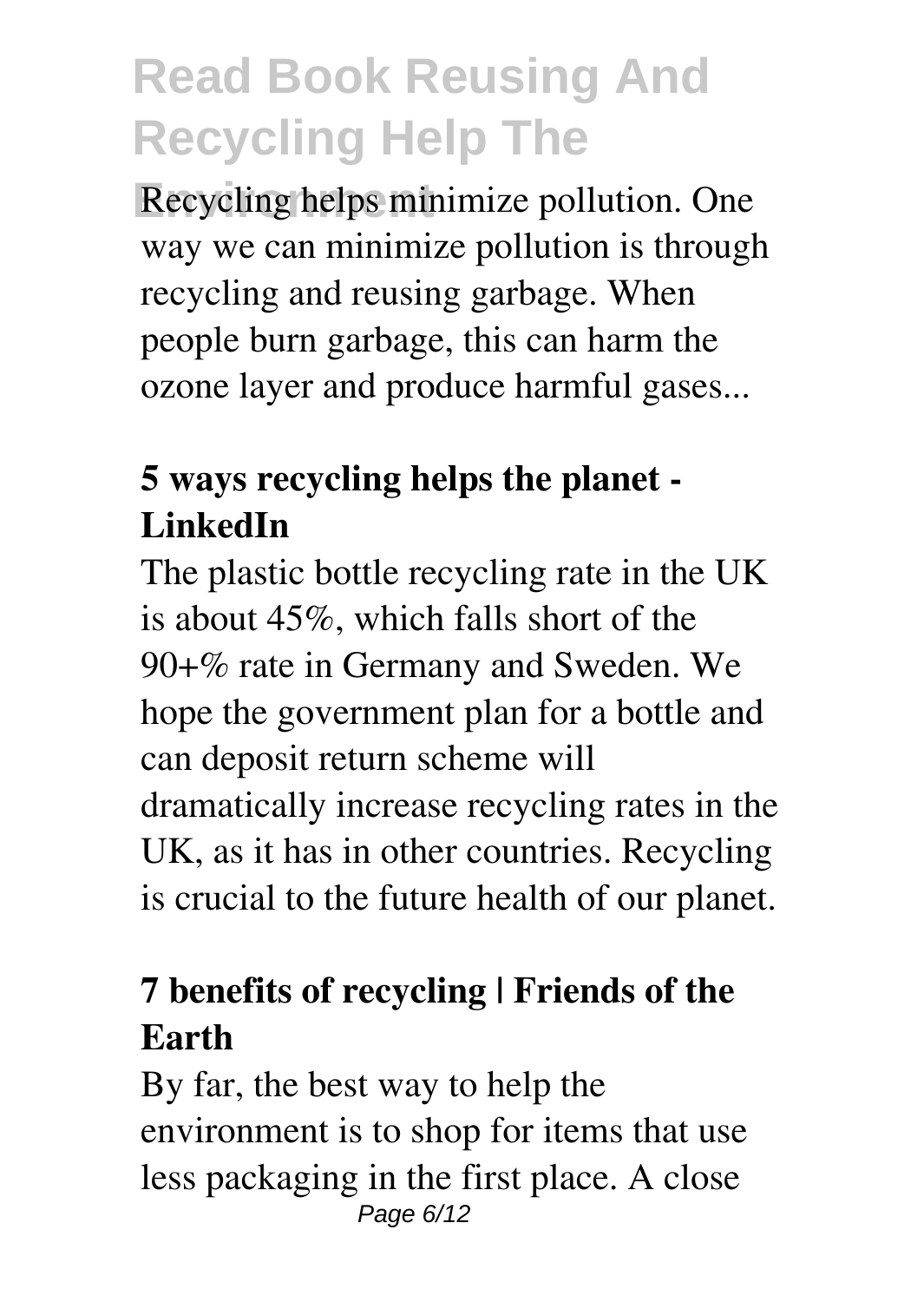second is to reuse what you have. By reusing the items usually tossed in the rubbish or recycling bin, we can go a long way toward reducing our impact on the environment.

#### **Reusing and Recycling in the Garden**

Reusing is better than recycling because it saves the energy that comes with having to dismantle and re-manufacture products. It also significantly reduces waste and pollution because it reduces the need for raw materials, saving both forests and water supplies.

### **The Difference Between Recycling & Reusing | Clearance ...**

The 3 Rs of the environment—reduce, reuse, recycle—have been around for some time but many people have grown lax in following them. Perhaps the War Advertising Council said it best in 1944 as Page 7/12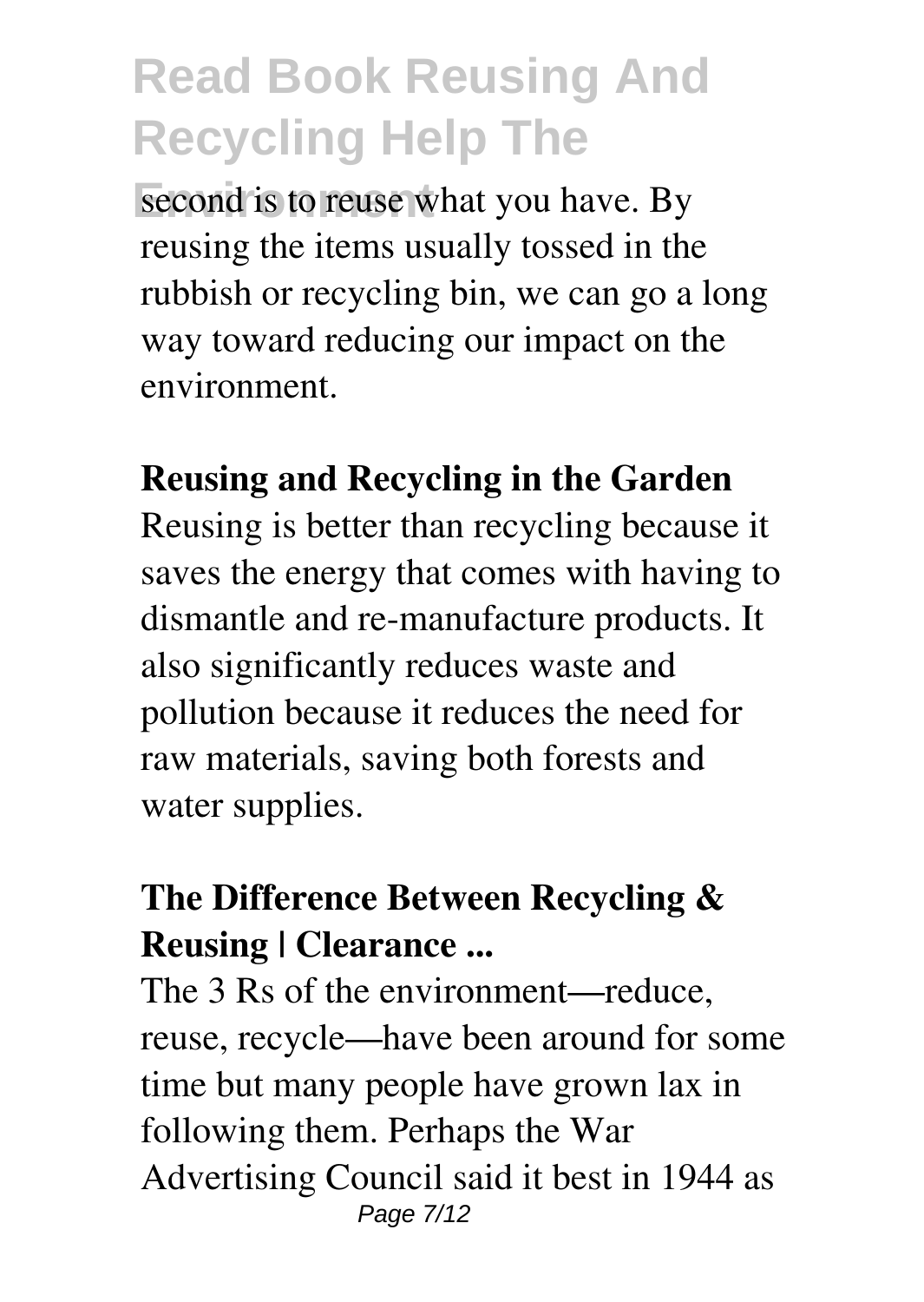they promoted the conservation of gas, rubber, silk, and other scarce resources.

#### **Learn About the 3 Rs: Reduce, Reuse, and Recycle**

Benefits of Reducing and Reusing. Prevents pollution caused by reducing the need to harvest new raw materials; Saves energy; Reduces greenhouse gas emissions that contribute to global climate change; Helps sustain the environment for future generations; Saves money; Reduces the amount of waste that will need to be recycled or sent to landfills and incinerators

### **Reducing and Reusing Basics | Reduce, Reuse, Recycle | US EPA**

Reduce, Reuse, Recycle Learn how reducing, reusing, and recycling can help you, your community, and the environment by saving money, energy, Page 8/12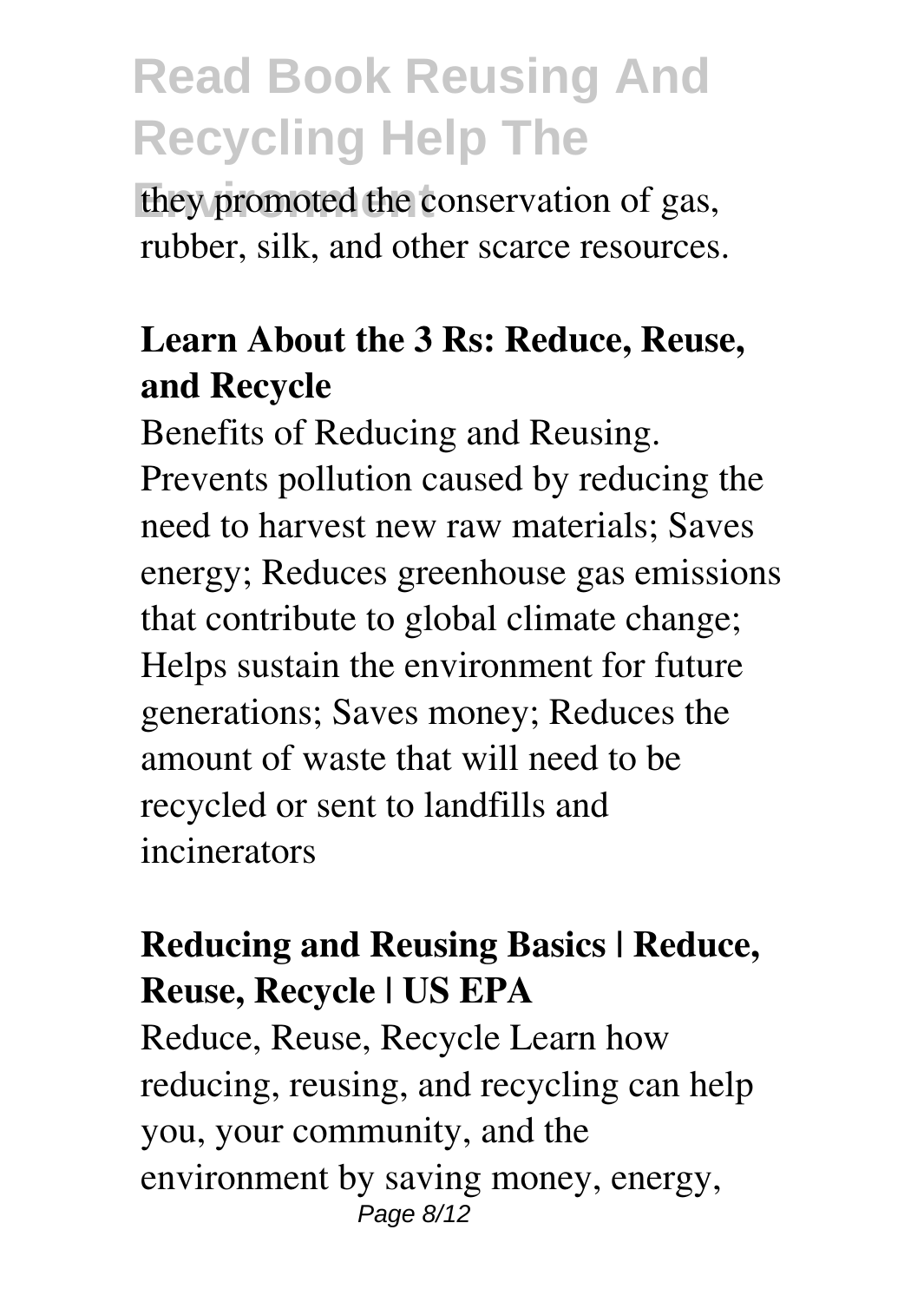and natural resources. Recycling programs are managed at the state and local level—find information on recycling in your community.

#### **Reduce, Reuse, Recycle | US EPA**

Reduce, Reuse, Recycle With nearly 24,000 students and more than 13,600 members of staff we can generate a considerable amount of waste So managing this waste responsibly is a key focus. Our aim is to reduce the amount of waste created in the first place, and reuse and recycle as much as possible across the University.

**Reduce, Reuse, Recycle | Sustainability** Definition of Reusing Reusing is using a product that you would normally throw away after certain usage, whether it is for the same function or not. For example, you can use an old wine bottle to contain Page 9/12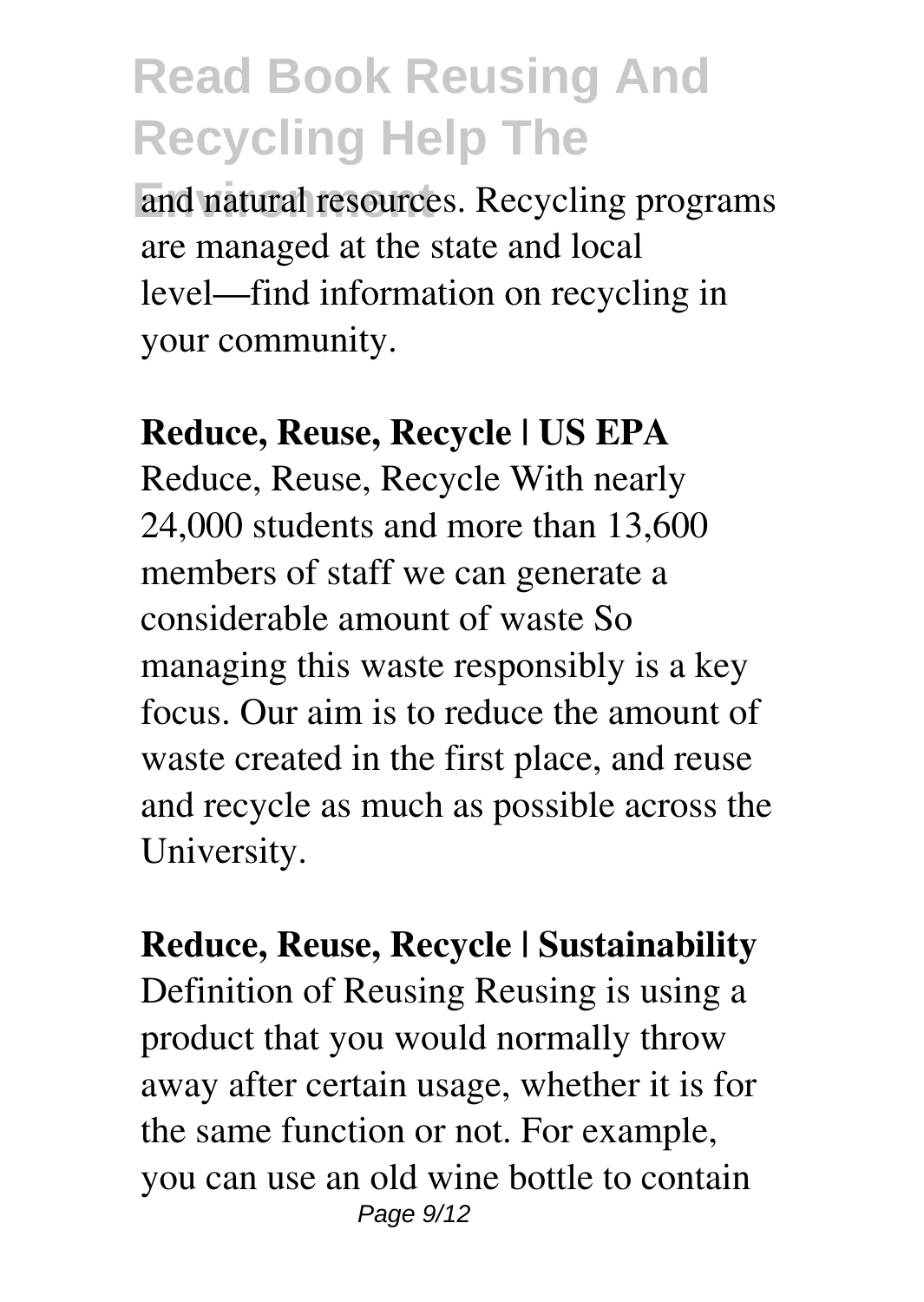juice, or reuse a box to store things. In the case of reusing, transforming the materials is not necessary.

### **Recycling vs Reusing - Difference Between Recycling and ...**

Recycling is the process of converting waste materials into new materials and objects. The recyclability of a material depends on its ability to reacquire the properties it had in its virgin or original state. It is an alternative to "conventional" waste disposal that can save material and help lower greenhouse gas emissions. Recycling can prevent the waste of potentially useful materials and ...

#### **Recycling - Wikipedia**

Recycling programs also contribute to the overall health and well-being of a community. Sustainable companies, or corporations that use recycled materials, Page 10/12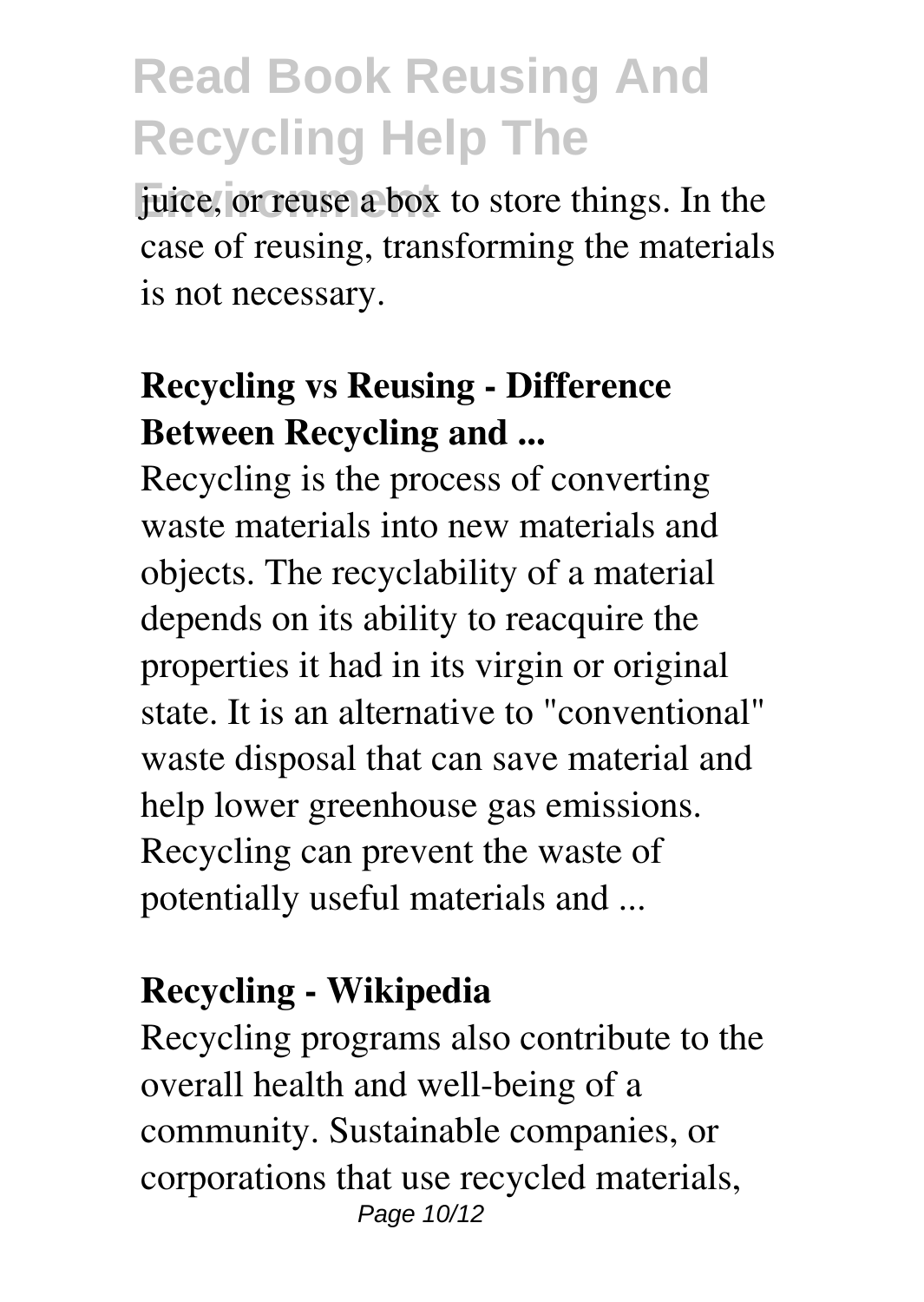will be more likely to establish ties or open up branches in a town that has a vested interest in recycling.

#### **How can recycling impact a community? | HowStuffWorks**

Recycling is one of the best and effective ways to keep the environment impregnable. Because only reusing can lower the amount of waste and save the natural resources for future. Less landfill trash can save air and water from polluting.

### **The Importance of Recycling to the Environment | Earth Eclipse**

Reusing and recycling of waste help in conserving the environment. In most cases, the waste that is mainly plastic from the companies is burnt as a way of doing away with the garbage. The smoke that comes from the burning of the plastic has Page 11/12